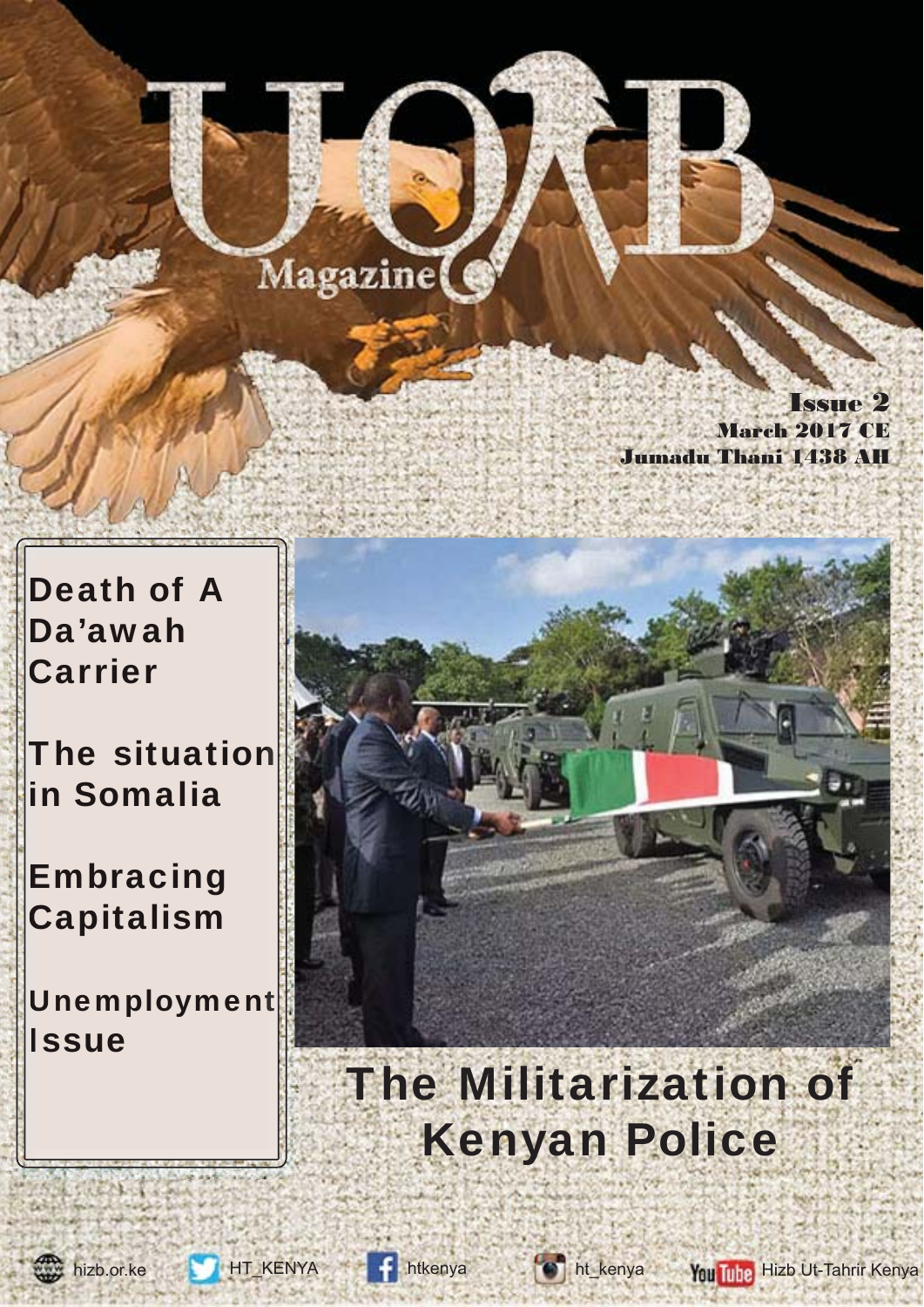

**Chituary of a**<br> **Email: Kenya**<br> **Email: Email: Email: Email: Email: Email: Prophet** (saw) on the Day of Resur<br> **Examplement** (saw) on the Day of Resur<br> **Examplement** (saw) on the Day of Resur<br> **Email: All Da'wah Carrier in Kenya Brother Ahmed Swaleh Al Amry (RahimahuAllah)**

## PRESS RELEASE

With conviction and submission to Allah's (swt) desti- a better family, and gather us and him under the banny and fate, Hizb ut Tahrir Kenya mourns to the Islamic ner of the Prophet (saw) on the Day of Resurrection. Ummah generally, and the people of Kenya specifically, one of the carriers of the noble call of resuming the Islamic life through re-establishment of the Khilafah upon the method of the Prophet (saw), Brother Ahmed Swaleh Al Amry. Our brother passed away Tuesday morning 31st January 2017 on his way to his workplace. Ahmad, RahimahuAllah, was one of the prominent members of Hizb ut Tahrir and has been a blogger of the party's website for more than a decade. We knew his sincerity and his hard work in carrying the da'wah though we do not ascribe purity to anyone before Allah (swt).

We offer our warmest and sincere condolence to his family asking Almighty Allah Subhanahu Wa Ta'ala, to reward them greatly, and grant them patience, fortitude and comfort. For us we do not say except what pleases our Lord; indeed, we belong to Allah and indeed to Him we will return. Indeed, our hearts are grieved our eyes tears for losing our Brother Ahmad Gandhi, O Allah, have mercy upon him and forgive him. O Allah, make honorable his reception, and expand his entry. O Allah, exchange his home for a better abode, and his family for

### { إِنَّا لِلّهِ وَإِنَّا إِلَيْهِ رَاجِعونَ }  $\frac{1}{2}$

**"Indeed we belong to Allah, and indeed to Him we will return." [al-Baqara:156]**

> **Shabani Mwalimu Media Representative Hizb ut-Tahrir Kenya**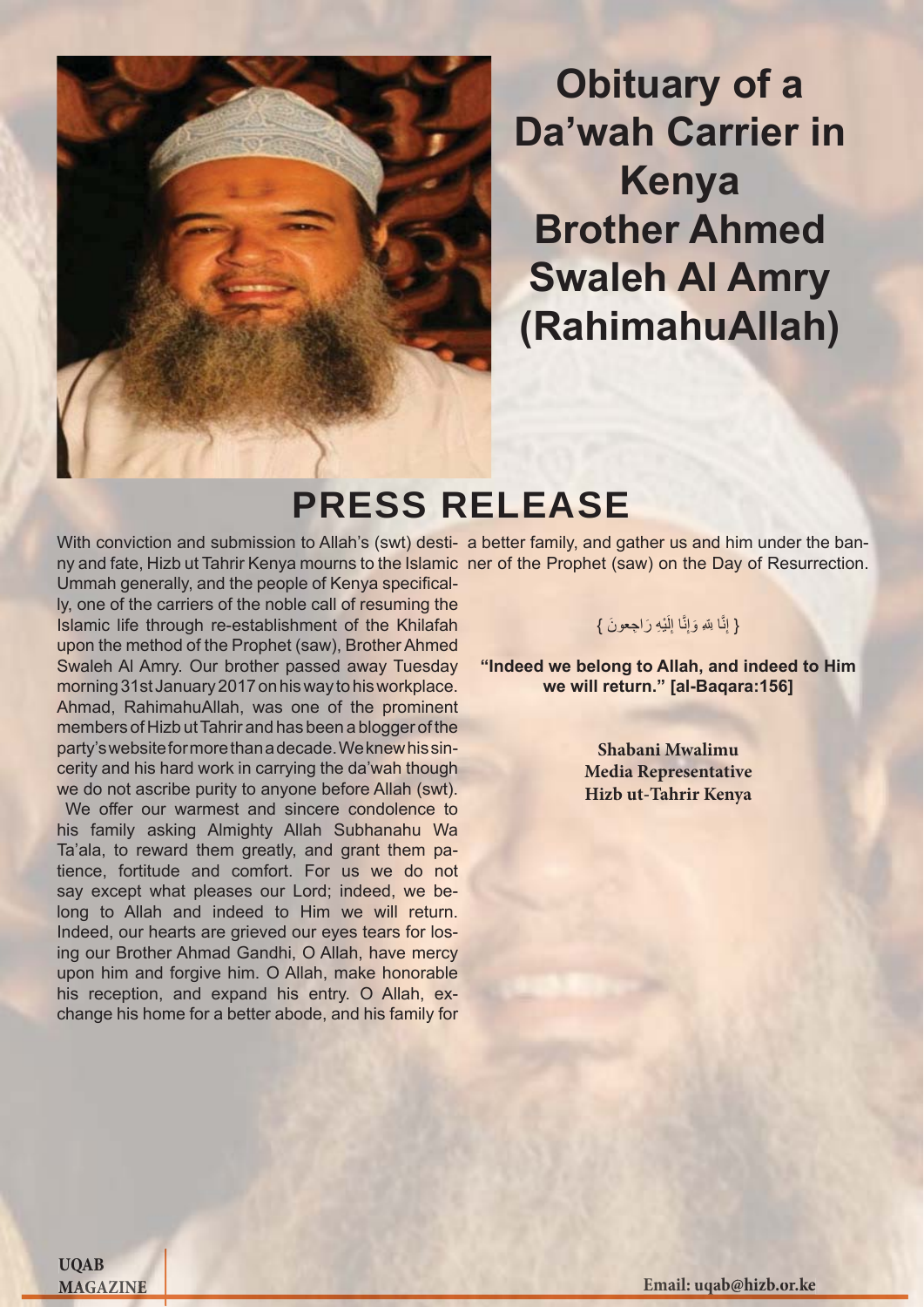## **The Militarization of the Police And the Evolution of the Kenya Territory Into A Fascist Police Territory**



On 16 January 2017, comprador-bour- tunga during his reign stated during ly, "Terrorism is a war by unconventiongeoisie President Uhuru Kenyatta a press conference that he initiated al means... we must be imaginative in unveiled over 500 "police vehicles" in a meeting between the Judiciary and fighting this war". what has been termed a police mod-Security Organs on May 29th 2014, ernisation programme.

The local news and media organiza-gans, Cabinet Secretaries for Interior tions maintain an event driven per- and Defence, Inspector General of the Earlier on, on 26th May 2014 Cyrus tion of the police force continues to lic Prosecutions. happen.

blindness of the intellectual elites of between myself and various security to perceive the suspension of the Con-two years. These meetings are based Act 2012".

one even bothered to conceal.

### **De-facto Martial Law**

that was attended by the entire Lead- Note, **NOT Constitutional, "imagina**ership of the National Security Or-**tive".**

The socio-anthropological ideological mination of several conversations Kenyans". Africa's territories does not allow them agencies that have been going on for Note, NOT with the Law. stitution and implementation of defacto on the understanding that when it The Chief Justice, then Willy Mutunga, Martial Law by the passing/implemen- comes to issues of security and wel- confessed to coming under immense tation of the "Prevention of Terrorism fare of citizens, the three arms must pressure to suspend the Constitution. coordinate and collaborate closely."

torial Rechtsstaat did not begin with he as a jurist realised to be obvious are living in the age of schools of igno-President Uhuru's 16th January 2017 contradiction of key tenets of "Sepa- rance in oceans of information. directive to security services to deal ration of Powers" saying "Although the them to be interdependent".

Setting the stage for suspension of the

spective and therefore missed the sig- Kenya Police, Chief of the Kenya De- Ombati in the Standard Newspaper nificance of this insidious programme. fence Forces, Director General of the quoted Deputy President William Ruto Here we will endeavour to assess the National Intelligence Service and rep- criticizing magistrates and judges for broader context in which the militariza- resentatives from the Director of Pub- releasing terror suspects on bond thus He revealed "This meeting is a cul-law and order sector to stand with impending the war on terror saying "we call on all players in the justice,

The fracture of the illusion of a Terri- He went on to address and clothe what been cause for great alarm but alas we A confession of this magnitude by the Chair of the Judicial pillar should have

with incitement "ruthlessly", it began various organs of State are indepen- Ultimately the Chief Justice buckled far earlier with a conspiracy that no- dent, the Constitution also requires and formed a team to review bail terms for those charged under the Prevention of Terrorism Act

**UQAB** *Continue page..4* The former Chief Justice Willy Mu- Constitution by concluding ominous- His counter-part in the Executive arm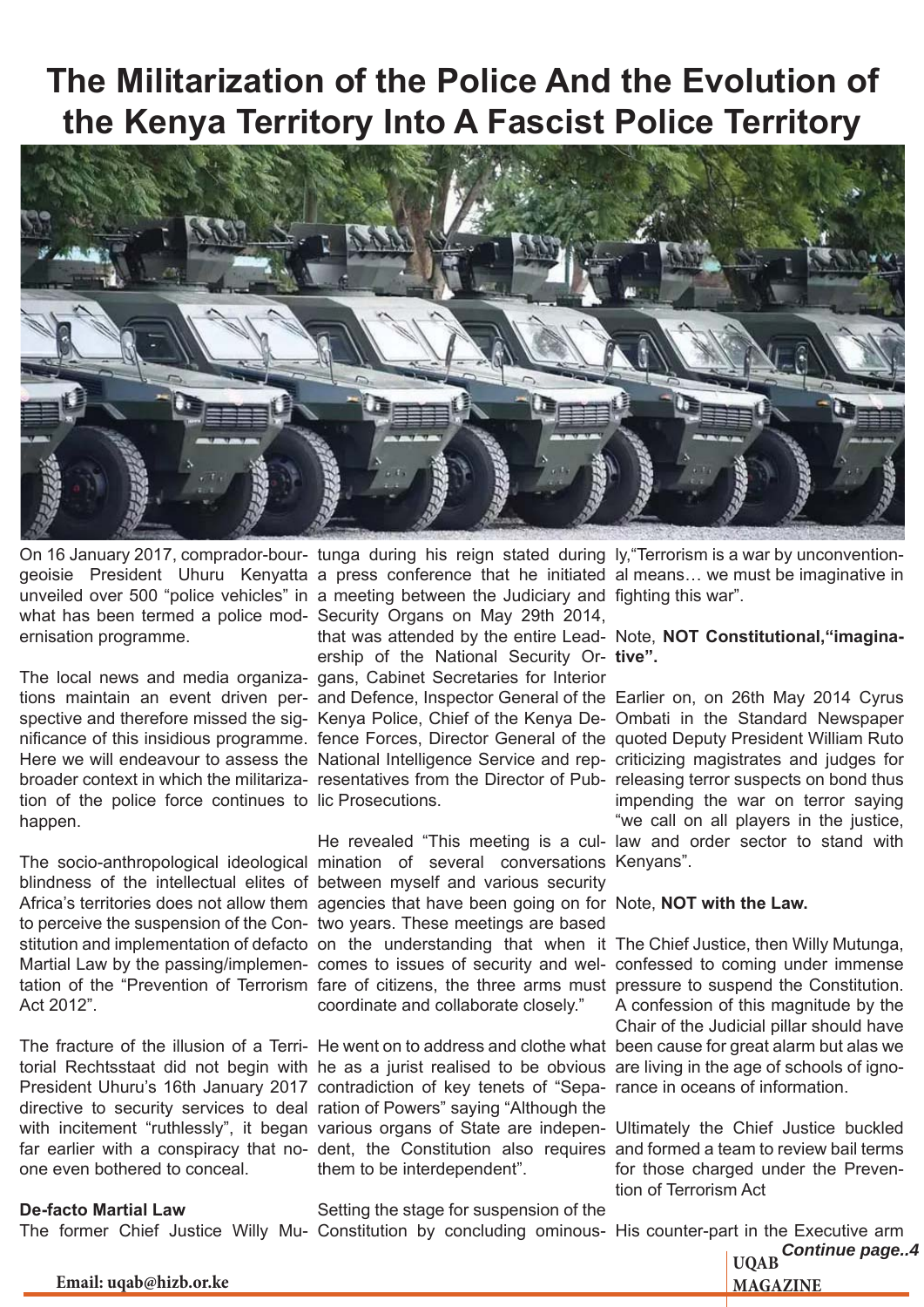known lackey for those in power and ment that exercises power arbitrarily Franklin D. Roosevelt authorizing in traitor to Civil Society, in 2014 at dif- through the power of the police force. a state of war, military commanders ferent times proposed laws to regulate religious institutions and social media, Now, by this measure the Kenya Ter-areas from which any and all persons following the imperialist's cue in the ritory has always been a Police State, may be excluded. It was used against proposal for control of social media. albeit with varying levels of tyrannical people with foreign enemy ancestry. His proposal coming within 7 days intensity depending on the local and The American financed Kenya Military after Theresa May then Home Secre- international political and economic which is in a state of war, may one day tary announced a proposal for what situation. was aptly dubbed "Snooper's Charter" (which has since been passed). So why does it matter now? After all or a massive prison facility just as the Endeavoring to calm the Christian which African state is not a Police American government did to the Japacommunity, he revealed the Christians State? were not the targets of the proposed laws but "small groupings accused of Two parts. brainwashing followers and engaging in radicalization and other 'danger-Locally, the sheer Orwellian scale. ous doctrines'", insidiously pointing to Muslims. Fortunately, the Christian Internationally, the prevailing order - The militarization of the Police force church leaders knew with such a law in within the Imperial states. place it was only a matter of time it was used against them too and remained Locally, the growth of the Police in-the form of Armoured Personnel Carriadamant, and yet again and not for frastructure is frightening in rate and ers (APC) mounted with General Puran anti-theistic system by Christians public, private and government do-un-armed civilian population. (though inadvertently this time).

Therefore act by act, political state- intellectual effort. ment by political statement the Constitutional order was corroded to a point This writeup attempts to capture some and Surveillance (A primary example where the State technically failed and of its more visible aspects. Visible im- being Safaricom Surveillance Camera POTUS Barack Obama offended the plying those that are revealed and re- project) seal the evolution of the terrisensitivites of Kenya's twitteratti elite corded in the public domain. Examples tory into a Fascist Police Client-State. in diaspora by shouting the "Emperor of invisible ones that would be difficult was naked" in a letter to the United to site are for instance secret agree- The pinnacle was President Uhuru Nations Security Council listing failed ments between governments that only Kenyatta's 16th February announcestates, and including Kenya. Our ideo- come to light in unique political situa- ment of plans to build a special prison logically blind native elites failed to un- tions like when a report presented to for "extremists", a Kenyan "Guantanaderstand that Habeas Corpus was long the United State Senate Intelligence mo Bay" meant to "prevent them from suspended as Hemed and a long list Committee revealing CIA safe hous- spreading their venom to other prisonof young men were "disappeared" by es had been established in Nairobi or ers" implying a massive isolation unit the Police force and the implications of when the USG sought to pass a law for prisoners with different "thoughts". this. But half a century of colonial "ed-that shielded the FBI from prosecuucation" programs have conditioned tion when they extra-judicially killed a Secondly the Imperial States have the native population to be pliant and native, essentially a "license to kill" lo- suspended their own constitutions with submissive to authority and this has cally appeared and disappeared from America leading the way with its US insured the local elite from uprisings, public discourse. assuming they can maintain sufficient economic order that allow the masses - The NyumbaKumi initiative enabled Barack Obama to extra-judicially exeto have hope for another meal.

### The Fascist Police State

whose rulers maintain order and obe- aimed at turning Nairobi in to a Military coupled with the "Special Administra-

main makes it difficult to perceive its

Identity card with all its implications.

- Attorney General GithuMuigai, a ernment. By Wikipedia as a govern- of 1942 signed by the then President to declare areas of the US as military for instance remove all Somalis from Nairobi and intern them into camps nese then.)

> - The Attorney General's proposals to regulate religious institutions and social media.

the first time in history Muslims were scale. Its spread in time, over a de- pose Machine Guns (GPMG) supplied saved from a systemic onslaught by cade and it's spread in sector over the to a security organ meant to police an - The supply of military equipment in

> monstrous enormity without significant - The rise of a Corporate sector that is rapidly taking the role and functions meant for the Government in Security

*Continue page..5* Police State as defined by the Dictio- - The Nairobi Metropolitan Command er. The "Anti-Terrorism and Effective nary of Cultural Literacy is a nation initiative led by Hon. Aden Duale Death Penalty Act of 1996 (AEDPA)" dience by the threat of police or military area. (It has an American history ex- tive Measures" suspended Habeas force; one with a brutal, arbitrary gov- hibited by Executive Order No. 9066 Corpus. A never-ending struggle now with the implementation of a Digital cute US citizens also turned the entire Attorney General Eric Holder's chilling legal memo that allowed POTUS globe in to a battle field and everyone human being vulnerable to this pow-

| <b>UQAB</b>     |
|-----------------|
| <b>MAGAZINE</b> |

**MAGAZINE Email: uqab@hizb.or.ke**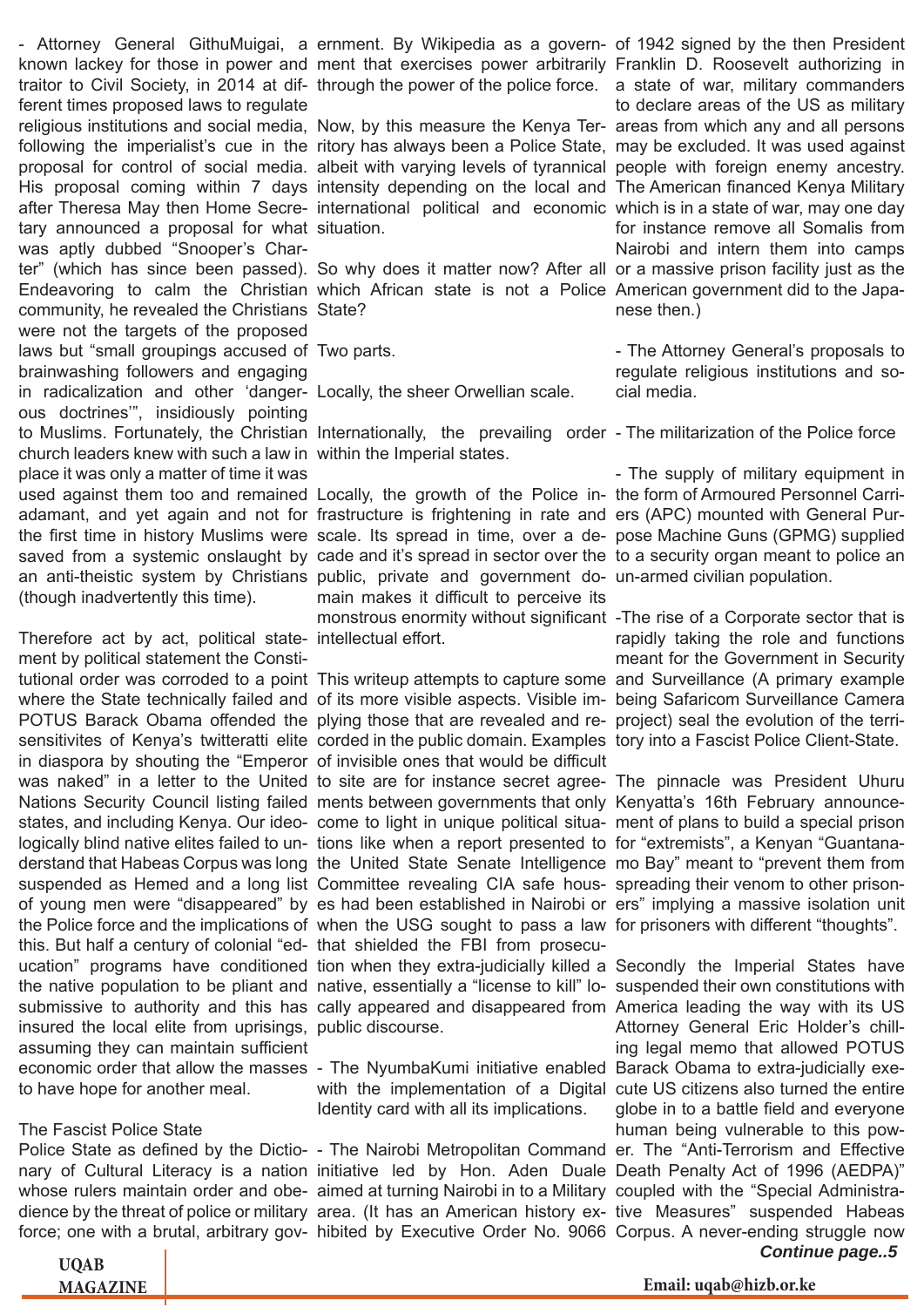ensues between the Executive arm no Law not even International Law un- 214 years of its 235 year existence. of the USG and its Judicial arms re-der the "War on Terror". The Secular garding whether suspects or those de- global order has collapsed, and all of Nationalism and any and all of its conclared enemy combatants even when humanity is now being governed by figurations internationalism, regionalcourt.

The Imperial States also suspended Conclusion the illusion of International Law, with Secularism has failed and for this the order from and artifical one like Secu-"Humane treatment of Taliban and has ceased. Al-Qaida detainees" and his public will not be granted protection under pretence to Free Markets has ended. the Geneva Convention.

This has the effect that client-states of Law.

Simply put, the War on Terror has sus- ours to achieve dominance over the of divine vicegerency, KHILAFAH. pended the global illusion of a State of other. As Europe experienced through Law. As Republic of Kenya Case No. its pre Nation-state 100 year war, its 164/14 "JKIA" in which a Diplomatic 30 year war, its 7 year war, its post Passport holder is at the time of this Nation-state 1st World war, 2nd World writing being held under the Prevention war and America the current proselyof Terrorism Act 2012 attests, there is tizer of Democracy has been at war for

death squads.

### Which way forward?

American citizens must be brought to a spiritually hollow elite through State ism, tribalism, clannism cannot be a George Bush's memo ironically titled pretence to Freedom and Democracy larism or Communism or from one that declaration that enemy combatants Capitalism has failed and for this the divinely revealed doctrinal core that to like Kenya have no imperative or mo- Nationalism is a bond based in the to create an enlightened being, and to tivation to maintain the illusion of Rule primal instinct to dominate and will al- humanity as a social entity forges a tyranny enabled by militarized police basis upon which to build a tranquil ways lead to never ending wars of ag-civilization out of the diverse nations gression as every social entity endeav-and cultures of the world that is worth socio-political order. Humanity must change the basis of its socio-political rises from primal instinct like Nationalism to one that of a cogent, coherent, the individual is sentient in its ability to respond to the corporeal and incorporeal essence of man, fusing symbiotically with every aspect of his existence

> **Arkanuddin Yassin Chairman of the Central Contact Committee Hizbut-Tahrir Kenya**



Somali presidential poll was held on include war, poverty and corruption. (USC), Somali National Movement 8th February, 2017 in an airport han- This is the ninth election held in a war (SNM) and the Somali Patriotic Movegar at Aden Adde International Airport, – ravaged country. Mogadishu. The Parliamentarians elected Mohamed Abdullah 'Farman-Created in 1960 from a former British jo' Mohamed former prime Minister of protectorate and an Italian colony, So- After the overthrow of Barre and sei-Somalia in 2011 - 2015 and founder of malia plunged into a civil war following zure of power by Ali Mahdi Muhammad the Tayo Political wing/party. Mohamed the overthrow of the military regime of whose authority was only in the Capiwon the election with 184 votes out of Dictator Major General Siad Barre in tal Mogadishu the clashes between a total of 328. In what was described 1991 who ruled the country for more warlords over the control of Mogadias a peaceful transition of power af-than 20 years. In the coup, Barre's So-shu emerged. Ali Mahdi Muhammad ter the incumbent president conceded mali Revolutionary Socialist Party was and General Mohamed Farah Aidid defeat and congratulated Farmanjo, removed from power by a coalition of clashed over power, hence civil war the election is seen as an attempt to- militant opposition groups among them gained momentum as the country tore wards achieving a lasting solution to the Somali Salvation Democratic Front into clan-based fiefdoms and the two many problems facing Somalia which (SSDF), United Somali Congress relatively peaceful northern regions of

ment (SPM). The non-violent political groups also took a hand in coup.

**UQAB** *Continue page..6*

**Email: uqab@hizb.or.ke** MAGAZINE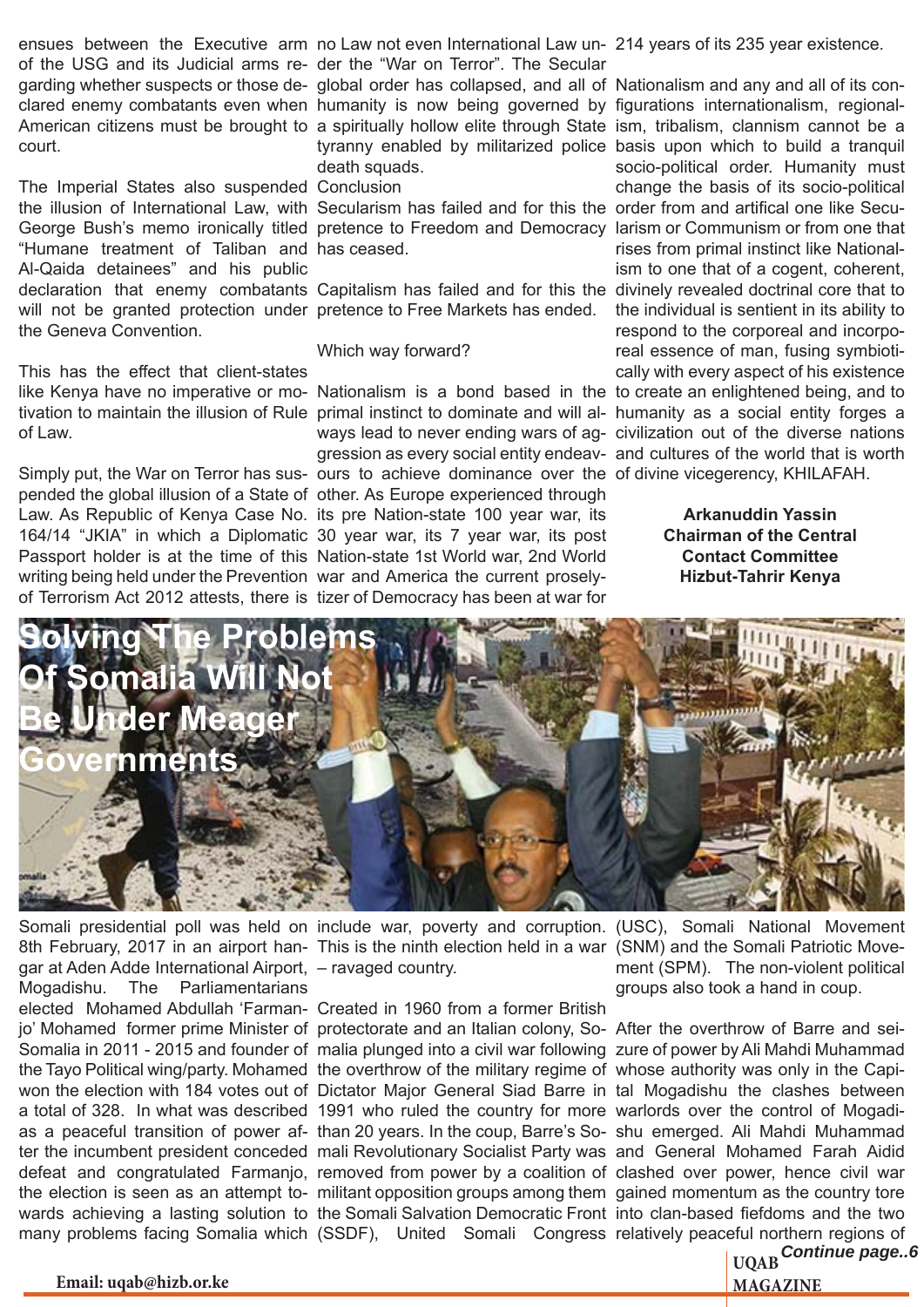Somaliland and Puntland effectively Newly elected president comes as ly lying the Muslim Ummah generally itant operation was to bring 'order' in biting hunger which risks the lives of her allies continue to plunder the rethe war torn country.

Mogadishu and other southern parts Kenyan Government in coordination will continue facing long standing probof Somalia the Union of Islamic Courts with the United Nations is attempt- lems which comes as a result of loyalriah of Allah Azza Wa Jalla. And 2007 newly elected puppet regime. backed by American support, Ethioand as result, a Transitional Federal execute the same vicious plans laid is in turmoil. And since there is no Khthe United States, was formed. This represents the interest of the Somali of the World will persist. government battled Al-Shabaab an people. This victory belongs to Somaoffshoot of the Islamic Courts Union Ii people, and this is the beginning of (ICU), which splintered into several the era of the unity, the democracy of smaller factions.

over 5 million Somalis. The refugee sources in Somalia. problem which put 5 million refugees

Somalia and the beginning of the fight against corruption," Farmajo is open-

broke away. The situation got attention Somalia a country which occupies a and Somali Muslims specifically as he internationally where the US under the very strategic position along the Indian was brought up and recruited by the so called humanitarian aid sent ap- Ocean having the the longest coast- US to facilitate and push the US evil proximately 30,000 troops in Somalia line in Africa running 2,720 km (1,700 agenda in Somalia. Notably, under the in 'operation restore hope'. This mil- miles) remains in crises. Currently the disguise of fighting terror; America and

In 2006, having taking the control of at risk of hunger and disease as the Like any other Muslim land Somalia (UIC) worked to bring some law and ing to close the Daadab camp.These ty of Muslim leaders to their western order based on implementing the Sha- problems will remain unresolved in the masters. Many of the conflicts in the pian and African Union troops invad-Like his predecessor Hassan Sheikh vention. Since the Muslim world is led ed Somalia and dismantled the UIC Mahmoud, Farmanjo will inherit and by western backed rulers, the Ummah Government Backed by the United by the Western powers particularly ilafah – an independent government Nations, the African Union, as well as the US. His statement "This victory then the crises in Somalia and the rest entire Muslim land are directly resulting from foreign influence and inter-

> **Shabani Mwalimu Media Representative Hizb ut-Tahrir Kenya**

## **Embracing Capitalism System Is Like Piercing Yourself With A Thorn**



The issue of gender discrimination ment of women still continues. has reach far many heights around the

plains on women abuse, being treated cause of lack of appreciation, women humanities without discriminating gen-March of the year. Many times we are clouding them. being told Women must be given their

it previously was. But despite all this mean that a woman should not have her rights based on her nature. commissions and opportunities given any limits in all her affairs and should

According to Islamic ideology, there is

world mainly on women abuse. Com- Problems facing a woman are be- sibilities both gender have to fulfill as as slaves and their rights violated has have become unappreciative. These der like the daily prayers, giving alms, being aired by many. Not only were are the problems women faced during hajj and propagation of da'awah. At they expressing on the concerns but the jahiliya era, afflictions from men the same time, Allah (SW) relieved the commissions and organizations were and the whole society at large. They woman from certain obligations due created to liberate this 'woman' un- used to be maltreated by the ignorant to her nature as a female like ruling. der the slogan 'women rights'. It did but the prophet(SAW) when he came Not only that, but specifics obligations not only end there, but a special date with the light of Islam to the society, it were set to her based on her nature was reserved to commemorate Wom- enlighten thus removing women from like, taking care of babies from time en's day around the world every 8th darkness of the afflictions which was of pregnancy, breastfeeding e.t.c. As share in politics and economics and at Vicious thought of "Gender Equality" is her financial maintenance has been the same time women were given op- been lobbied by the western and many obliged to men and that's how Islam portunities in government unlike how women have fallen into it. The thought has protected her and safeguarded a clear cut of obligations and responfor the issue of working and earning, Islam has not prohibited women but

*Continue page..7* by having their representatives in the compete with men in contesting for ad-Women who preceded understood government, complains on ill treat- ministrative positions, work place, etc. who they were, where they come from

**UQAB**

**MAGAZINE Email: uqab@hizb.or.ke**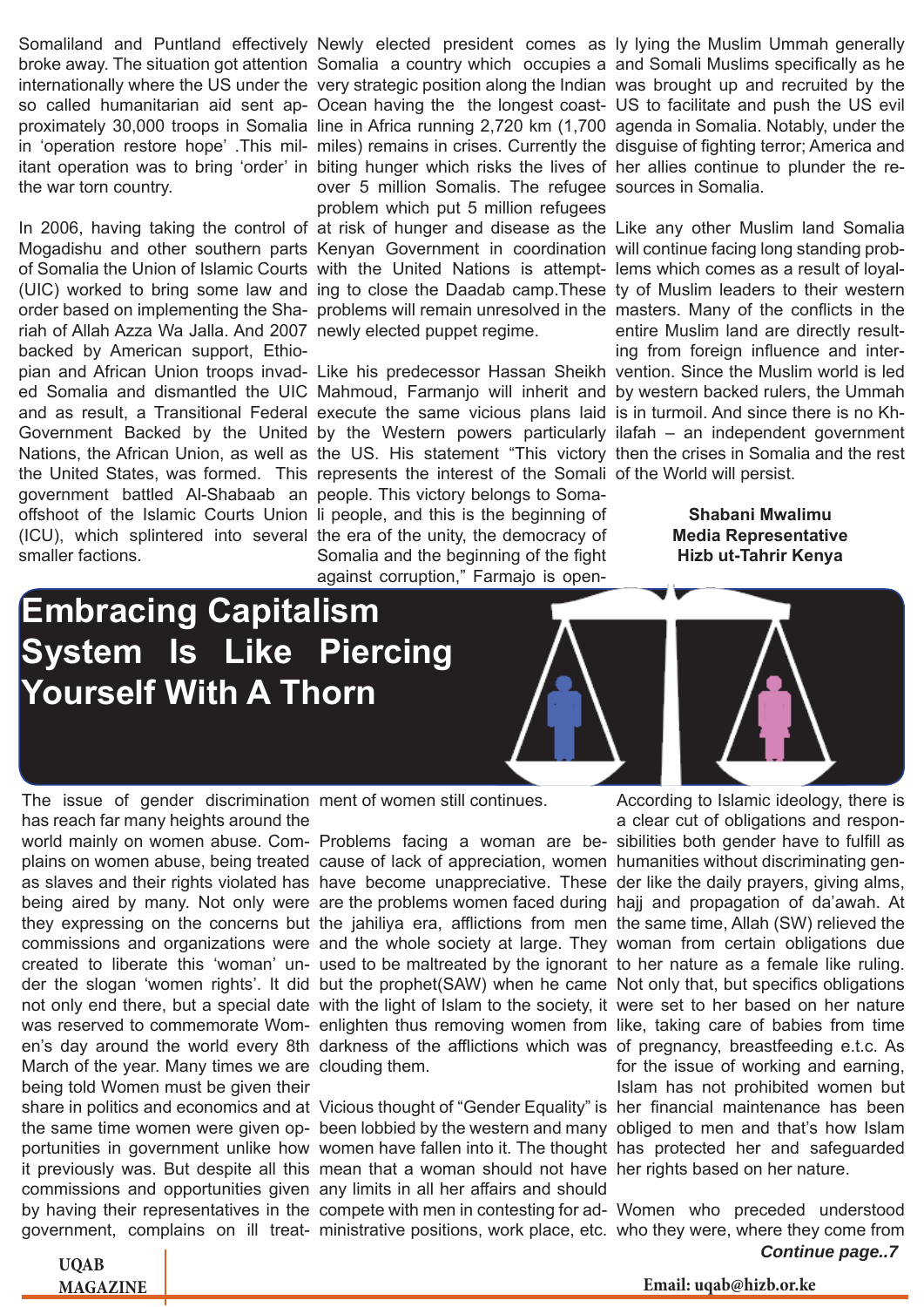and where they are heading. When to follow a skewed instead of a straight say; the afflictions facing women are they understood this they strived to path thinking it's a long one which may as a result of us accepting to live untion. That's why after commandments not reach completely. of Allah and his prophet were laid we to fight for women rights. They were been influenced with the rotten west- one feeling sorry for you. We strongto the modern woman who neglects calls like 'my dress my choice', free organization that can fight for a womthe Shari'i and covered with darkness mixing, personal freedom making an right like the way Quran has orgawon't illuminate.

and protected by Islam, they are do-at an alarming rate. ing things contrary to Islam. Troubles, distress and humiliation of Ignorance Indeed the value of a woman remains minder will have a hardship life. period (Jahiliya) have chastise her and in the Ahadith books of our prophet the current problems of the modern Ja-(saw) but unfortunately she doesn't hiliya are results of her own doing. She value it. And on this basis we as Mushad two paths to choose and decided lim Women members of Hizb ut-Tahrir

prepare themselves to their destina- delay her reaching her destination or der dangerous thoughts and ideology did not have any commission formed Its either the modern women have pricking yourself with a thorn with no contented with Allah's sharia opposed ern culture under misleading secular ly believe there is no commission or of Sheytan. A darkness that even if in- them not to be able to understand who nized for her. A woman needs to stop finite lights "commissions" were lit they they are where they are fro and where humiliating herself and return back to Modern women after being liberated resulting to humiliation from capitalism vanish from her and the light of Islam they are heading, or intentionally not the book (Qur'an) and Sunnah of our abiding by the best teachings of Islam prophet (SAW) and this darkness will i.e. capitalism. And if we don't bind ourselves with Islam then it will be like will light upon her. Allah has warned us on whosoever turns away from his Re-

**Mgeni J. Salim**



**Capitalism Will Never Solve the Unemployment Problem**

youth in the region. A World Bank re-past raising questions about the state December 2016) port officially released the previous of business environment in the country day says Kenya's rate of unemploy- and the world at large. According to a As reported in the Standard Newspathat of the neighboring Uganda and of Statistics (KNBS), about 2.2 million Bank unveiled the Ease of Doing Busione in every 20 young people is job- retail trade as well as repair of mo- shillings being pumped into the econ-

The Business Daily newspaper report- compared to 6% for both Uganda and accounting for 35.4% of the total num-

ed on 9th March 2016 that Kenya, East Tanzania. Despite Capitalism being ber of closed enterprises in the last five Africa's biggest economy, holds the touted as the solution to Kenya's eco-years. About 1.2 million were closed in dubious distinction of being the country nomic problems, a wave of company rural areas compared to one million in with the largest number of unemployed closures has hit Kenya over the recent urban areas. (The Standard of 19th

ment — now standing at three times survey by the Kenya National Bureau per of 29th November 2016, the World Tanzania — is also among the high- small enterprises have closed shop ness report in October 2016 which est in the world. The report says that over the last five years. The report, showed that Kenya had retained its nearly one in every five Kenyan youths Micro, Small and Medium Establish- position as the third most improved of working age has no job compared ments, says most of the businesses country globally. But even as the to Uganda and Tanzania where about that shut down were in wholesale and Government delights in the billions of less, underlining the harsh economic tor vehicles and motor cycles sector omy and the accolade it is getting for reality that Kenyan youths are facing. which accounted for 73% of the total improving the business environment, Unemployment among Kenya's youth closures. The highest number of es- hundreds of thousands of families are is now estimated to stand at 17.3% tablishments shut down was in 2015, wrecked by job losses. This is the mys-

**UQAB** *Continue page..8*